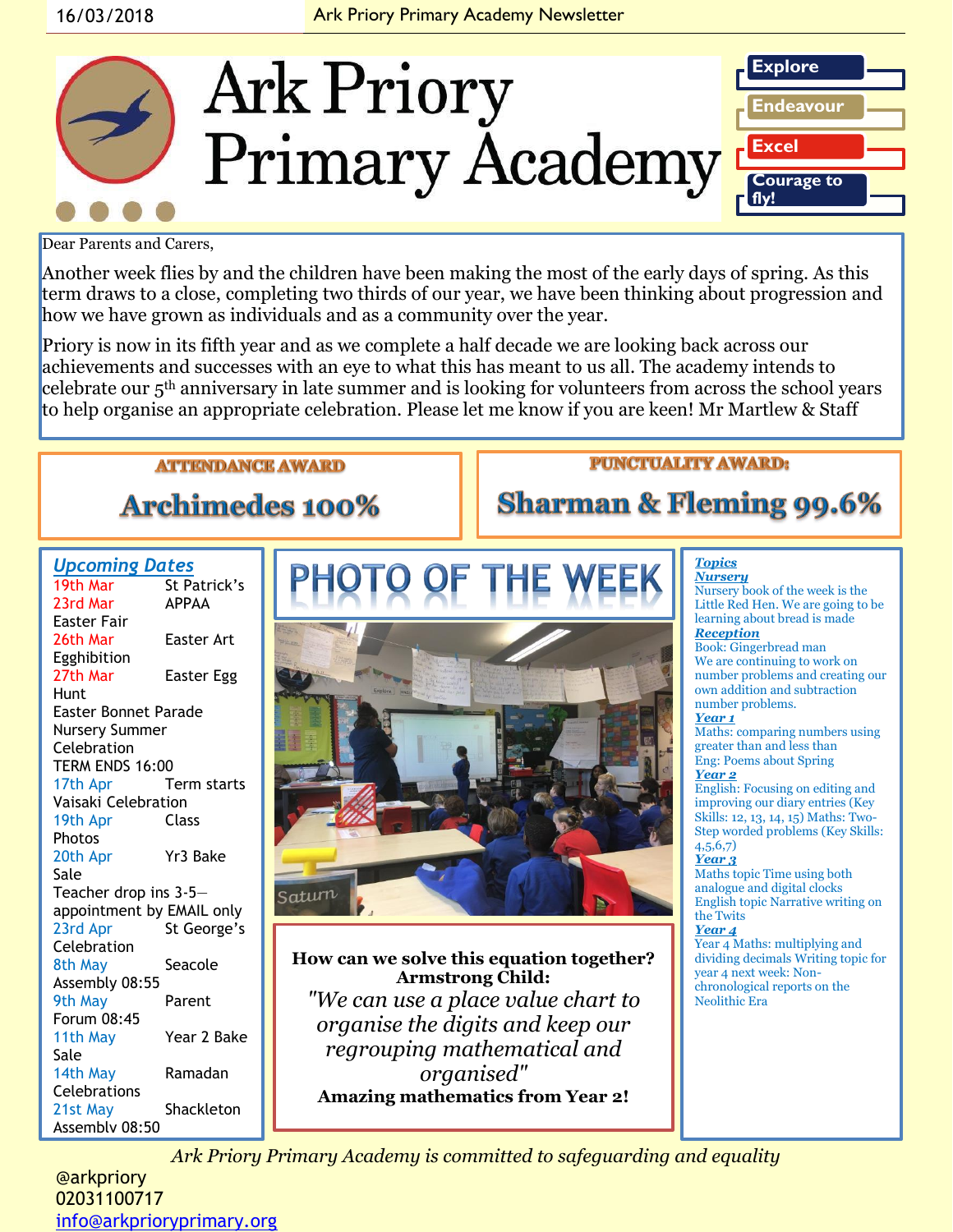# **Celebration Achievement**

Parents of Children named below are welcome to attend awards assembly These children will receive their certificate on: 23rd April 2018 Yrs. 2, 3 & 4 08:50 Yrs. R & 1 09:45

|                | <b>COURAGE</b> | <b>EXPLORE</b> | <b>ENDEAVOUR</b>    | <b>EXCEL</b> |
|----------------|----------------|----------------|---------------------|--------------|
| $\mathbf R$    | Adnan          | Mahmoud        | Sophia <sub>S</sub> | Albert       |
| $\mathbf{1}$   | Grace          | Indy           | Thaliya             | Ava          |
| $\overline{2}$ | Yasmin         | Hiba           | <b>Jasper</b>       | Ilyas        |
| 3              | Maia           | Josette        | <b>Dylan</b>        | Sophia       |
| 4              | <b>Nizar</b>   | <b>Jasmine</b> | Zahra               | Cindy        |

# **Handwriting Awards**

| $\mathbf R$    | Bibianna |
|----------------|----------|
| 1              | Elin     |
| $\overline{2}$ | Sabrin   |
| 3              | Michael  |
| $\overline{4}$ | Rame     |



*Ark Priory Primary Academy is committed to safeguarding and equality*  @arkpriory 02031100717 [info@arkprioryprimary.org](mailto:info@arkprioryprimary.org)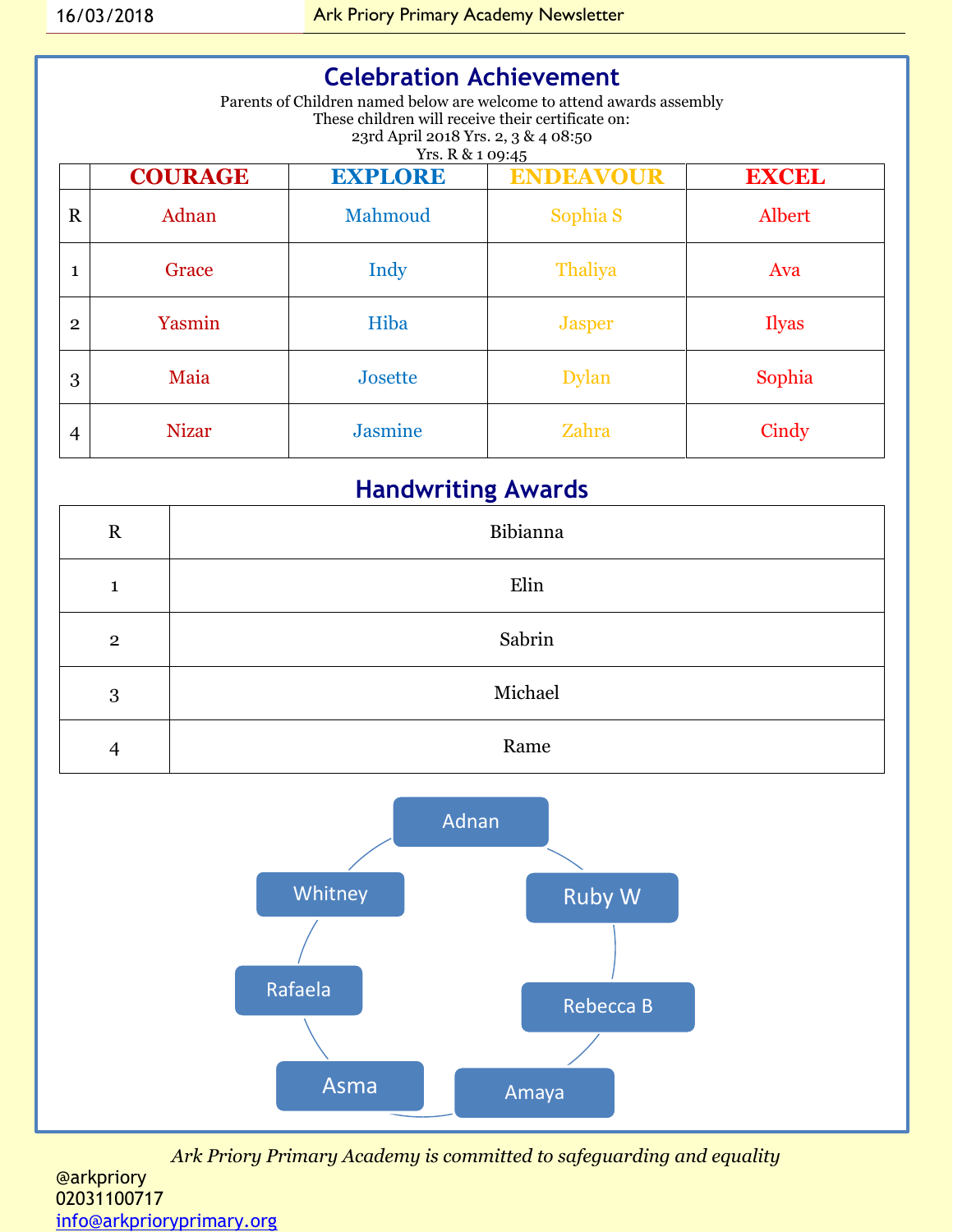# **Notices**

### *Nursery*

On 27th March Nursery will be having a Spring Celebration. This will take place within the Nursery Classroom and all parents are invited. Children are welcome to wear Easter Bonnets to Nursery if they would like. Please look out for some lovely homemade invitations from the children next week for more details

#### *Reception*

- Shackleton will start their first swimming lesson on Tuesday 27th. Please bring your child in wearing their Pe kit. Children will need a towel, swimming costume, goggles and swimming hat.

#### *Year 1*

All year 1 P.E is on TUESDAY and THURSDAYS! Please come dressed in p.e kit on these days. Any more junk modelling welcomed

#### *Year 2*

- PE will be on Wednesday and Thursday for both Year 2 classes
- Victorian Day Experience 23rd March

#### *Year 3*

- MISS TERRY WILL BE AT A STEM CONFERENCE 19<sup>th</sup> 22<sup>nd</sup> MARCH Miss Tremayne, Miss Russell and a supply teacher will be covering the class throughout the time.
- Brunel class: PE days are Wednesday and Thursday

### *Year 4*

Trip to the Crystal - Wednesday  $21^{st}$  March return to school by 16:30

### **General**

**Any spare girls tights for girls for the office clothing store would be great, along with any larger sized boys trousers and spare socks for nursery children. Thank you** 

#### **TRIPS**

The academy is running a sizeable deficit on school trips – going forward if the academy does not receive a considerable increase in the number of parents contributing to the trips the trips themselves will not be able to run or only those children who have contributed will be able to attend. If you require financial assistance with trips, clubs or similar please speak to Miss Dunford in the office who will help you apply for financial assistance.

#### **Lost Items**

There is a box in the office for day to day belongings with names for children to collect as they lose them. The unnamed box outside has had everything washed and now in the drying process. UNCOLLECTED ITEMS by 23/03- will be donated to APPA for school uniform sale (unnamed belongings)

#### **These clubs still have spaces:**

TUESDAY: Creative writing, Gardening WEDNESDAY: Peer Play Clubs, Story Time Club, Coding Club THURSDAY: Observational Drawing, Maths Club, STEM Fair Club

### **Deadline to apply for internal after school clubs is MONDAY 19th March 2018.**

#### **Library**

MONDAY P - ARCHIMEDES, PANKHURST, SEACOLE, ARMSTRONG TUESDAY PM – SHARMAN, FLEMING, BRUNEL, CURIE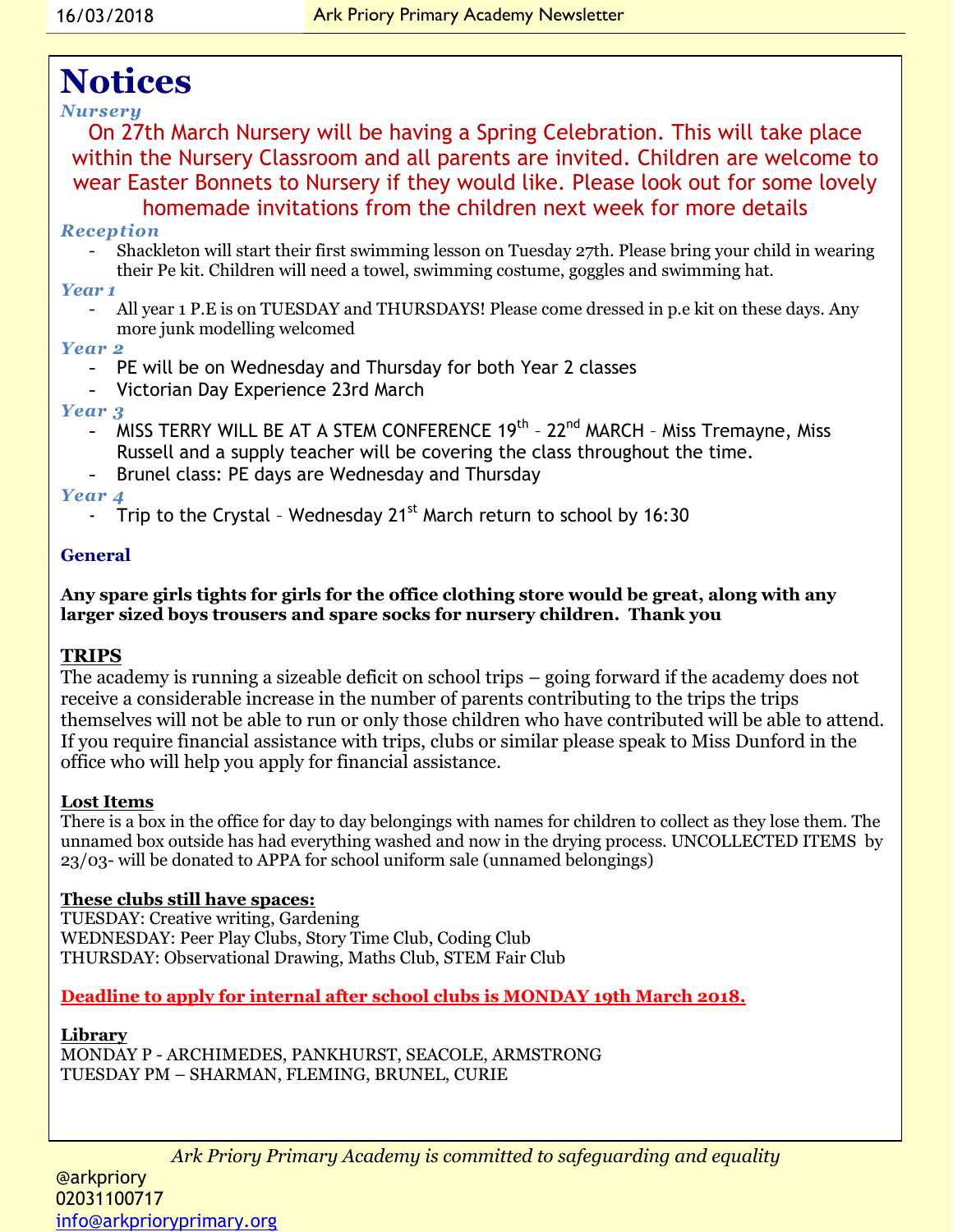# **Parent Forum Notes – combination of email questions and live forum**

#### *Q- Pupil premium admission to reception*

The academy put the change to admission arrangemnts out to consultation two years ago alongside some other Ark schools – the coming admission year 18/19 will be the first year this comes into force. The additional admission criteria can be seen here

<http://arkpriory.org/sites/default/files/Ark%20Priory%20Admission%20Policy%202018-19.pdf>

What this effectively means is that if you attend the nursery and are eligible for Pupil premium funding you are entitled to a place in reception irrrespective of distance from the school. However, as reception admissions are now closed the attendance of the nursery with pupil premium eligability will only result in you going to the top of the waiting list not straight into a class space – all spaces are now allocated and will remain as such until we have a withdrawl.

#### *Q -What happens with enrichment money from APPAA?*

Enrichment funding is spent on reducing trip costs or bringing workshops into the school.

#### *Q – Do we have to take public transport to trips?*

Wherever possible the academy will take public transport – it is better for the environment, better for the children and the coaches often cost £600+ However, we always welcome feedback and when the travel has proved to be problematic please let us know.

#### *Q – Violin – additional spaces? Dissatisfaction with service and why don't we let children do private lessons as well?*

The academy prioritises these lessons for pupil premium children as this is an opportuinty that low income families will rarely be presented with – remaining spaces are given up to auditionable places. The violoin contract has now been brought in house following the poor service from Ealing and poor lesson quality – there have been some minor issues with the start of this service as the teacher has been working through some difficulties with his work schedule. If we are paying for the children to have this unique opportuity we ask people respect the purpose – to give the opportuity to learn an instrument to those who otherwise could not – if you can afford private lessons we would ask you do so rather then remove the opportuity from someone who may not have any other form of access. Specific violin or music queries need to be directed to Miss Carroll [fleming@arkprioryprimary.org](mailto:fleming@arkprioryprimary.org)

#### *Q – What is happening with the TA in year 2?*

Miss Sandhu has been moved from Yr1 to Yr2 to support Sharman class. The academy will be reviewing the staffing policy in due course and publish staff arrangements in the near future. However, please be mindful that the final date for teaching resignations is May half term and for TAs there is one month notice so there may be changes beyond the current publications. The academy will have to review the staffing model alongside every other school in the country to ensure that we are sustainably staffing and that we can afford to continue with present structures.

#### *Q- What is the class mix?*

The class mix is when the children from both classess are mixed together for the following academic year. This is typically done at the end of reception, year 2 and year 4. This helps us balance social, academic and support across both classess and ensures the standard of support is universal and fair. The children have input into this and are asked to name four friends that they wish to be with the following year and we guarentee one will be in the class with them. The lists are published either just before or after May half term depending on how complex the job gets.

#### *Q – When do relationship and sexual education lessons begin?*

The academy teaches to the Ealing borough PSHE scheeme of learning. The RSE lessons are due to begin in the summer term for year 4 but there will be an opt in/out information letter going to all year 4 parents before any lessons begin. This is the suggested age and progression is taught sensitvely and with the vastly differeing

*Ark Priory Primary Academy is committed to safeguarding and equality* 

@arkpriory 02031100717 [info@arkprioryprimary.org](mailto:info@arkprioryprimary.org)